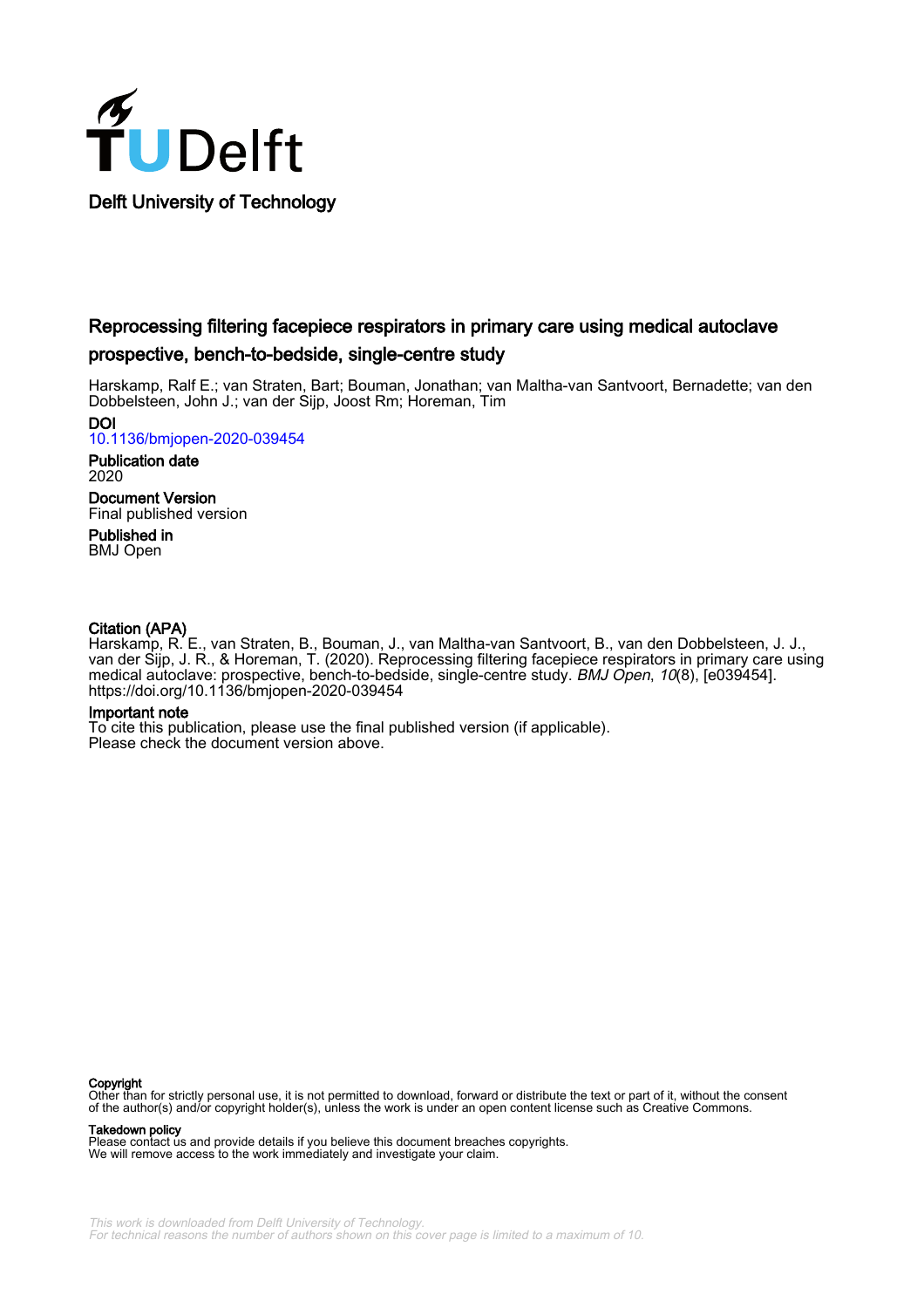**To cite:** Harskamp RE, van Straten B, Bouman J, *et al*. Reprocessing filtering facepiece respirators in primary care using medical autoclave: prospective, bench-to-bedside, single-centre study. *BMJ Open* 2020;10:e039454. doi:10.1136/ bmjopen-2020-039454 ► Prepublication history and additional material for this paper are available online. To view these files, please visit the journal online (http://dx.doi. org/10.1136/bmjopen-2020-

039454).

equally.

REH and BvS contributed

Received 16 April 2020 Revised 22 June 2020 Accepted 17 July 2020

# **BMJ Open Reprocessing filtering facepiece respirators in primary care using medical autoclave: prospective, benchto-bedside, single-centre study**

RalfE Harskamp  $\bigcirc$ ,<sup>1</sup> Bart van Straten,<sup>2,3</sup> Jonathan Bouman,<sup>1</sup> Bernadette van Maltha-van Santvoort, $4$  John J van den Dobbelsteen, $^{2}$ Joost RM van der Sijp,<sup>5,6</sup> Tim Horeman<sup>2</sup>

## **ARSTRACT**

**Objective** There are widespread shortages of personal protective equipment as a result of the COVID-19 pandemic. Reprocessing filtering facepiece particle (FFP) type respirators may provide an alternative solution in keeping healthcare professionals safe.

Design Prospective, bench-to-bedside. Setting A primary care-based study using FFP-2 respirators without exhalation valve (3M Aura 1862+ (20 samples), Maco Pharma ZZM002 (14 samples)), FFP-2 respirators with valve (3M Aura 9322+ (six samples) and San Huei 2920V (16 samples)) and valved FFP type 3 respirators (Safe Worker 1016 (10 samples)).

Interventions All masks were reprocessed using a medical autoclave (17min at 121°C with 34min total cycle time) and subsequently tested up to three times whether these respirators retained their integrity (seal check and pressure drop) and ability to filter small particles (0.3–  $5.0 \,\mu$ m) in the laboratory using a particle penetration test. Results We tested 33 respirators and 66 samples for filter capacity. All FFP-2 respirators retained their shape, whereas half of the decontaminated FFP-3 respirators showed deformities and failed the seal check. The filtering capacity of the 3M Aura 1862 was best retained after one, two and three decontamination cycles (0.3 µm: 99.3% $\pm$ 0.3% (new) vs 97.0 $\pm$ 1.3, 94.2 $\pm$ 1.3% or 94.4 $\pm$ 1.6; p<0.001). Of the other FFP-2 respirators, the San Huei 2920 V had 95.5%±0.7% at baseline vs 92.3%±1.7% vs 90.0±0.7 after one-time and two-time decontaminations, respectively (p<0.001). The tested FFP-3 respirator (Safe Worker 1016) had a filter capacity of 96.5%±0.7% at baseline and 60.3%±5.7% after one-time decontamination (p<0.001). Breathing and pressure resistance tests indicated no relevant pressure changes between respirators that were used once, twice or thrice. Conclusion This small single-centre study shows that selected FFP-2 respirators may be reprocessed for use in primary care, as the tested masks retain their shape, ability to retain particles and breathing comfort after decontamination using a medical autoclave.

## **INTRODUCTION**

General practitioners (GPs) are often the first to evaluate patients with (suspected)

#### Strengths and limitations of this study

- ► Pragmatic use of tabletop autoclave to decontaminate and reuse FFP-respirators.
- ► Combining clinical and laboratory findings to evaluate the safety in terms of shape, ability to retain particles and breathing comfort.
- ► The study is limited in sample size and restricted to selected FFP-2 and FFP-3 respirators.
- The study is a first of its kind in primary care settings and thus non-validated.
- ► The study does not provide 'hard' clinical evidence in terms of a randomised trial (ie, reprocessed mask vs usual care).

COVID-19. This is particularly true in countries where GPs have a gatekeeping role. Given the risk of person-to-person spread, this necessitates the need to wear personal protective equipment.<sup>12</sup> Unfortunately, most healthcare facilities are running dangerously low on this equipment.<sup>12</sup> In the USA, these critical shortages have resulted in downgrading from respirators to surgical masks and sometimes even resort to home-made cloth masks.<sup>[1](#page-6-0)</sup> Access to adequate supplies is crucial to preventing transmission of pathogens, especially in resource-limited settings.<sup>3</sup> Reports across several countries found that healthcare workers are more at risk of catching severe acute respiratory syndrome coronavirus 2 (SARS-CoV-2) as well as at higher risk of severe COVID-19, possibly due to exposure to higher viral load.<sup>4</sup> The outbreak of COVID-19 in Italy showed that inadequate access to protective equipment is one of the reasons why healthcare workers, and particularly GPs, experienced high rates of infection.<sup>[2](#page-6-3)</sup> Aside from the direct health effects, absenteeism from illness may also negatively affect the health system's capacity

**BMI** 

end of article.

Correspondence to Dr Ralf E Harskamp; r.e.harskamp@gmail.com

© Author(s) (or their employer(s)) 2020. Re-use permitted under CC BY. Published by BMJ.

For numbered affiliations see

Check for updates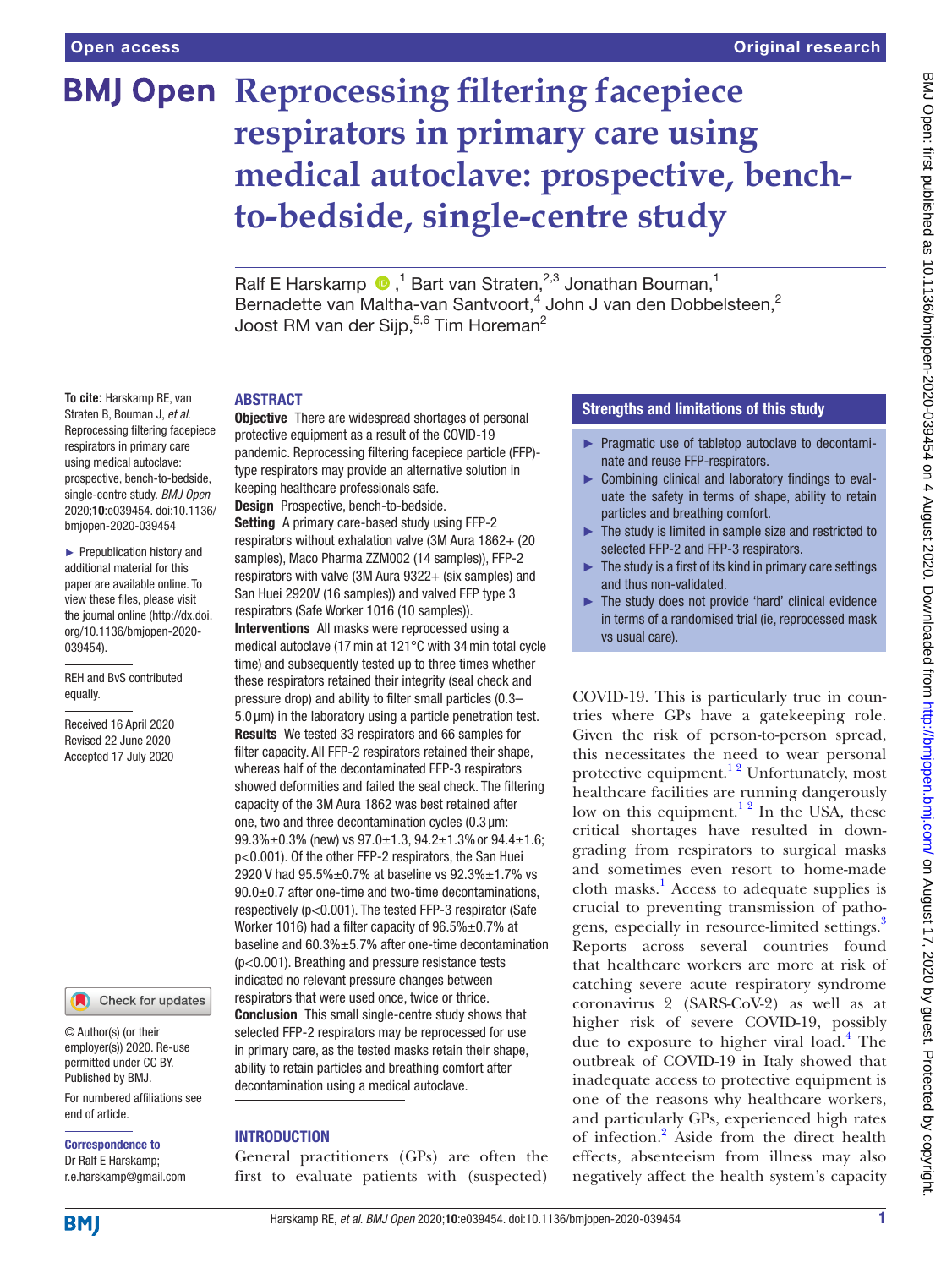to adequately respond to the COVID-19 pandemic. Moreover, it makes healthcare workers feel unsafe and unprotected, which undermines morale as shown in a report on England's National Health Service health workers experiences.<sup>5</sup>

One of the possible (short-term pragmatic) solutions could be the reuse of equipment, and in particular that of respirators. To reuse a mask or respirator, it should be decontaminated first. The method applied should (1) kill the SARS-CoV-2 virus (diminish the viral load) and (2) keep the mask's protective properties (largely) intact, in terms of filter and fit. In primary care, the medical autoclave is normally used to decontaminate surgical instruments. The process of pressurised moist heat destroys microorganisms by the irreversible coagulation and denaturation of enzymes and structural proteins, and has been shown to be effective in respirators contaminated with other viruses, such as H1N1 influenza virus. $267$  However, the question is whether the respirator's protective properties in terms of filter function and fit will remain intact when exposing the respirator to steam. We therefore set out to study whether the process of steam sterilisation negatively affects the protective properties of commonly used respirators, which are designed to protect the wearer against the inhalation of both droplets and particles suspended in the air.

## **METHODS**

We reported our findings according to the Strengthening the Reporting of Observational Studies in Epidemiology checklist and guide [\(online supplementary file l](https://dx.doi.org/10.1136/bmjopen-2020-039454)), as well as the general principles of reporting a study using the directions provided by the journal.<sup>8</sup>

#### Study design and setting

The study involved the evaluation of available filtering respirators used to evaluate patients with suspected COVID-19 in the Holendrecht Medical Centre, in Amsterdam, the Netherlands. For high-risk patients, the centre provides GPs with filtering facepiece particle (FFP) type 2 or type 3 for personal protection. For the current study, worn respirators were used for reprocessing using a medical autoclave. After the autoclave procedure, the respirators were visually inspected for deformity by two clinical investigators, followed by a seal check. The masks were subsequently marked and sent by courier to the GreenCycl testing laboratory in Utrecht, the Netherlands. At this facility, the decontaminated respirators were tested by two laboratory scientists for their filter capacity. For comparison, the results ware compared with the filter capacity of unused, brand-new respirators that were used as a reference. Moreover, a pressure drop test was performed to evaluate whether the breathing resistance altered by the process of decontamination.

#### Decontamination process

The masks were decontaminated for multiple cycles using a cylindrical chamber tabletop autoclave (Kronos S18, release: E.5.47a, Newmed, Quattro Castella, Italy). This type of vacuum autoclave is typically designed for GP and dental practices and has preprogrammed cycles. The size as well as the cycle times differ from autoclaves typically used in hospitals, which are larger and have longer cycle times, but with comparable peak times regarding decontamination. The Kronos S18 autoclave holds a capacity of 18litres or four respirators. The autoclave has specific programmes for 'solid made of rubber and delicate solids', which includes respirators. The sterilisation programme we used involved a 34min cycle, of which the first 12min of the cycle involved preheating, followed by 17min steam decontamination at a temperature of 121°C, and finished with a 5min drying process.

#### Visual inspection, breathing resistance and user seal check

After decontamination, the respirators were checked for visual deformities of the mask, as well as the elastic straps. Subsequently, the respirators were put on to evaluate whether breathing felt normal, followed by the performance of a user seal check. A negative pressure user seal check was used for all respirators in which the clinical investigator inhaled sharply while blocking the paths for air to enter the facepiece. A successful check is when the facepiece collapsed slightly under the negative pressure that was created with this manoeuvre. For respirators without an exhalation valve, the investigator also performed a positive pressure check by exhaling gently while blocking the paths for air to exit the facepiece. A successful check is when the facepiece was slightly pressurised before increased pressure causes outward leakage.<sup>9</sup>

#### Particle penetration test

At the testing laboratory, two independent researchers from the Delft University of Technology tested the masks using a dry particle penetration test set-up ([figure](#page-3-0) 1).<sup>[10](#page-6-7)</sup> The equipment involved a SOLAIR 3100 particle counter (Lighthouse Worldwide Solutions, Fremont, California, USA). The particles are counted within the machine via a tube that is connected to a particle chamber to which the respirator is secured. The transparent lid presses the mask such that it prevents material buckling and creates an airtight seal that only allows air to pass through the material. Before each measurement, a benchmark test is conducted with 28 litres of surrounding air that is sucked through the particle chamber into the particle counter [\(figure](#page-3-0) 1, top half). The particle counter measures the particles that are naturally present in the air. During benchmark testing, no mask is installed. During the test measurement, a mask is installed on the particle chamber ([figure](#page-3-0) 1, bottom half). Therefore, the 28litres of surrounding air is sucked through the filter material of the mask, and the remaining particles are counted in the categories of 0.3, 0.5, 1.0 and 5.0 microns. The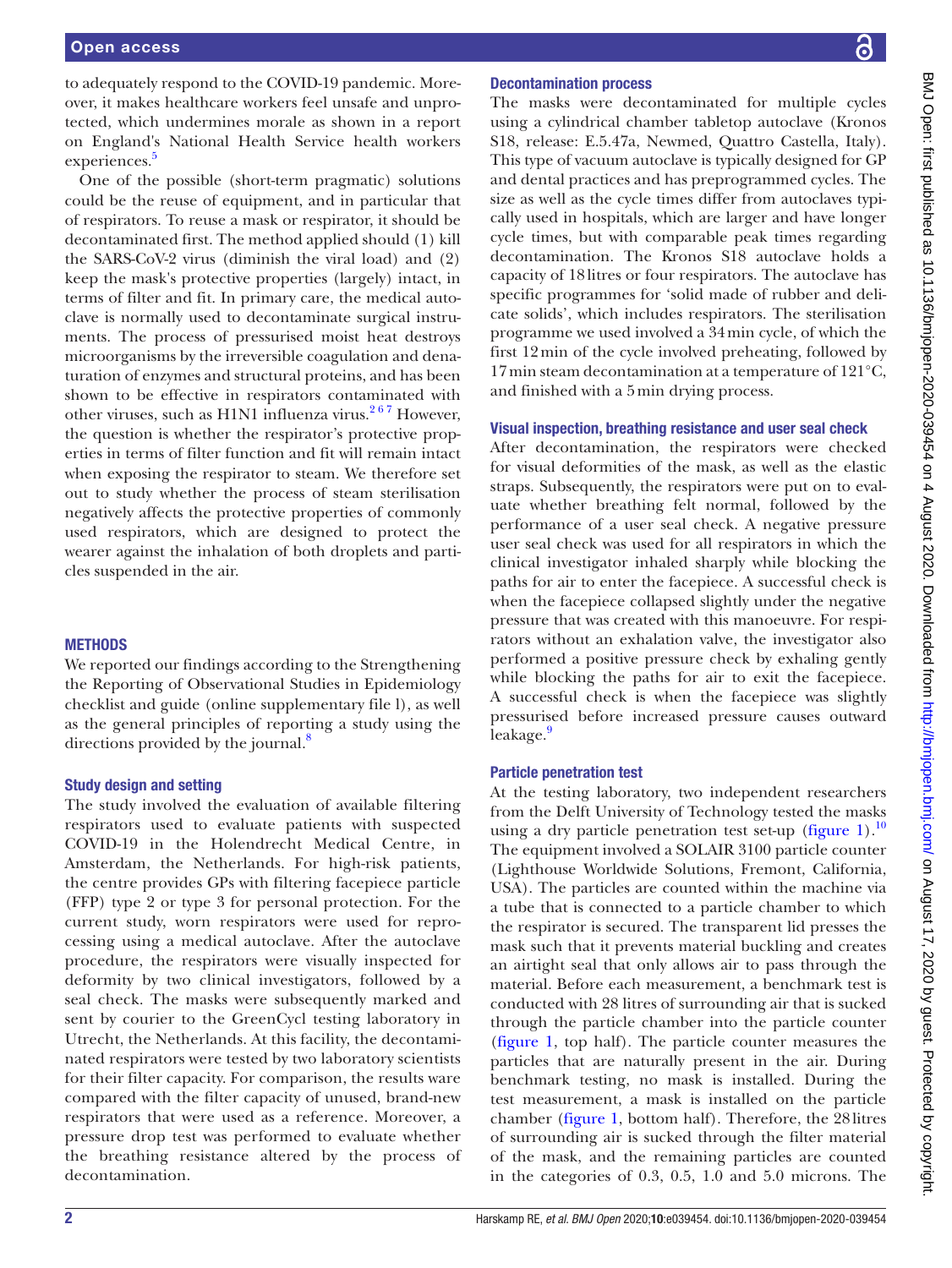

Figure 1 Illustration of the measurement set-up used to measure the particle penetration capacity of different respirators. The particle chamber is connected to the Lighthouse 3100 with a custom connecter and 5mm tube. An adjustable removable transparent lid is used to press the filter material of a mask airtight on the rim of the open particle chamber for accurate measurements.

<span id="page-3-0"></span>measurements are compared and the filtering capacity is derived based on the difference in the readings compared with the benchmark test. A lower number of particles counted after filtering in relation to the benchmark test would indicate better filtering performance.<sup>11</sup> The system set-up is more conservative than the NEN-149 standard, which means the resulting filter capacity percentages cannot be translated directly to the known FFP-1, FFP-2 and FFP-3 standards. However, as the filter capacity of a new mask is known, the measurement results do show the remaining filter capacity and therefore indicates whether a mask type deteriorates after steam decontamination.

## Flow resistance

The set-up was expanded with an additional pressure sensor (SDP 816–500Pa Sensirion #1230319) and flow adjustment valve in order to investigate whether the pressure delta over the mask material changed after decontamination cycles. The Sensirion pressure sensor was connected with a T-piece between the particle chamber and Lighthouse 3100. An additional valve was used to adjust the input pressure within range of the sensor. A LabJack T7 analogue input device was used to convert the output from the pressure sensor to an output voltage of 0–5 V. An output value of 5 V was representing 500Pa and set as 100% of input pressure. The atmospheric input pressure of 2.42 V was defined as 0% output. Measurements were conducted with a constant air speed of 20.7 m/s at the opening of the particle chamber.

## Outcomes of interest

The outcomes of interest involved (1) signs of deformity of the respirator, which was performed by visual inspection; and (2) the percentage of filtered particles with a diameter of 0.3µm. This diameter is clinically relevant, given that to meet the FFP-2 standards, a mask should filter 94% of all 0.3µm particles, whereas 99% of these particles should be filtered to meet the FFP-3 standard.

## Statistical analysis

The study involved descriptive analyses, with numbers and percentages, and comparisons were performed using an alpha of 0.05 for statistical significance. The findings of the filter tests are visually displayed in box plots and presented as mean and SD. We used JASP statistical software V.0.10.2 (University of Amsterdam, the Netherlands).

## Patient and public involvement

Patients and/or the public were not involved in the design, conduct, reporting, or dissemination plans of our research.

## **RESULTS**

We obtained 33 respirators, of which 28 were used during consultation or high-risk home visits of patients suspected to have COVID-19 at the Holendrecht Medical Centre in March/April 2020. The face masks were FFP-2 respirators (3M Aura 1862+, Maco Pharma ZZM002), FFP-2 respirators with exhalation valve (3M Aura 9322+and San Huei 2920V) or FFP-3 respirators (Safe Worker 1016). The 28 used respirators (including 4 FFP-3 respirators) underwent decontamination, with the remaining 5 serving as a reference (as they did not to undergo decontamination).

## Visual inspection, breathing resistance and user seal check

After the decontamination process, all FFP-2 respirators retained their shape and were without visible damage. When fitting, the elastic bands of all masks still functioned normally, with no difference from non-decontaminated masks in terms of breathing resistance. The seal checks also did not reveal significant air leakage suggesting poor fit. However, unlike the FFP-2 respirators, two out of the four FFP-3 respirators (50%) showed signs of deformation, with a crumbled appearance, and failed seal check test.

## Filter capacity of decontaminated respirators

For the particle penetration test, a total of 66 samples were tested from 33 respirators. The results of the filter capacity for 0.3 microns are illustrated in [figure](#page-4-0) 2 and for larger particles are displayed in [table](#page-4-1) 1*.* Of the tested FFP-2 respirators, we found that the 3M Aura 1862+ remained close to its original filtering capacity after onetime, two-time and three-time decontamination (0.3µm:  $99.3\% \pm 0.3\%$  vs  $97.0 \pm 1.3$ ,  $94.2 \pm 1.3\%$  or  $94.4 \pm 1.6$ , respectively,  $p<0.001$ ). The 3M Aura  $9322+$  (with valve) had a filter capacity of  $96.8\% \pm 0.2\%$  without decontamination vs 91.0%±1.4% and 77.5%±2.1% after one-time or two-time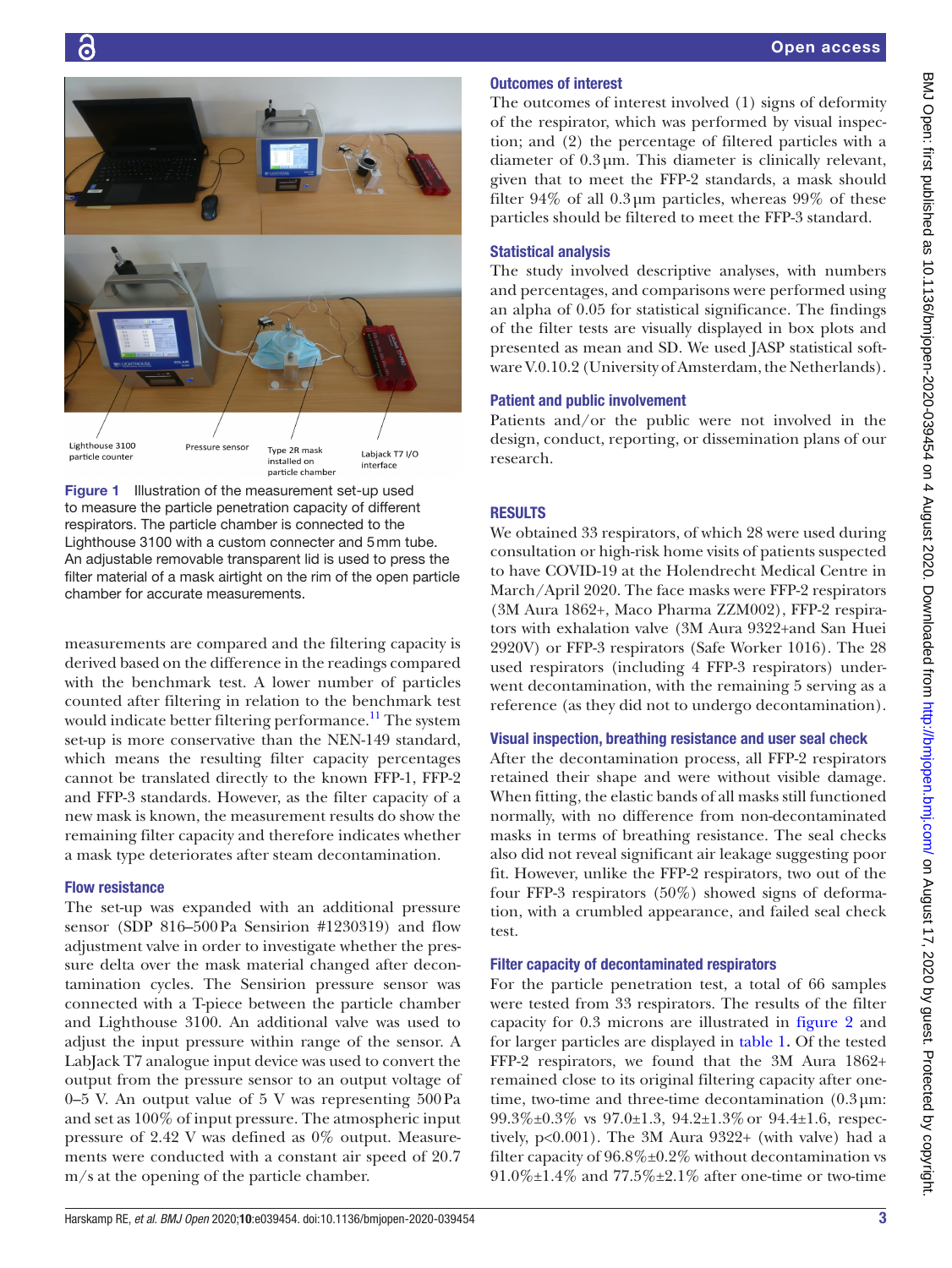

<span id="page-4-0"></span>Figure 2 Filter quality of autoclave-decontaminated respirators (retainment of 0.3µm particles) of unused and one-time, two-time, and three-time autoclave sterilisation.

decontamination (p<0.001). The Maco Pharma ZZM002 FFP-2 mask did not have a reference mask, but after onetime and two-time decontamination, the filter capacities were  $89.3\% \pm 3.9\%$  and  $86.6\% \pm 2.6\%$ , respectively. The San Huei 2920V respirator had 95.5%±0.7% at baseline vs  $92.3\% \pm 1.7\%$  vs  $90.0 \pm 0.7$  after one-time and two-time decontamination (p<0.001). Finally, the tested FFP-3 respirator (Safe Worker 1016) had a filter capacity of 96.5%±0.7% at baseline and 60.3%±5.7% after one-time decontamination (p<0.001).

#### Flow resistance

For the breathing resistance test, we tested six FFP-2 respirators (3M Aura 1862+): two were used once and reprocessed; two were used twice and reprocessed after each use; and two were used three times and reprocessed after each use. The average pressure did not increase with the number of reuses  $(35.6\% \pm 0.3\%, 35.4\% \pm 0.0\%,$ 36.7%±0.3%, respectively)

## **DISCUSSION**

The COVID-19 pandemic has caused major shortages of PPE, including protective respirators. While production has increased, shortages are so high that reprocessing of used respirators and respirators is probably one of the only viable short-term solutions. In primary care, a tabletop autoclave would be a pragmatic choice, as the device is readily available in practices for decontamination of surgical and gynaecological instruments. In this study, we found that steam decontamination at 121°C may provide a viable option for selected respirators, but it also sheds a light on the variability in the protective properties of the various available respirators and respirators. Of the tested respirators, the filter capacity of the 3M Aura 1862+ respirator fared best with a consistently high filter capacity for the 0.3µm particle size category and above after multiple cycles of steam decontamination. Moreover, there are no indications that the respirator becomes harder to breathe through and thus more uncomfortable to wear. We also observed that with multiple decontamination cycles, the mean particle filtration efficiency for 5 microns becomes slightly lower than that for 1 micron particle for some of the respirators. We speculate that perhaps larger 5-micron particles are more likely to remain trapped in the filter material after use and during reprocessing and are subsequently sucked out of the material during testing, which in turn negatively affect the filter readings.

#### Findings in relationship to FFP-2 and FFP-3 standards

The particle chamber used in this study appears to be more stringent (more sensitive) that the NEN-149 criteria that are used for FFP-2 and FFP-3 norms. We performed a cross-check with 4KN95 respirators, which showed that measurements of 67% and 82% particle retentions at 0.3 and 0.5 microns on average, using our set-up, still

<span id="page-4-1"></span>

| Filter capacity of the tested respirators by particle size<br>Table 1 |                                   |                |                |                 |                |                 |
|-----------------------------------------------------------------------|-----------------------------------|----------------|----------------|-----------------|----------------|-----------------|
| Respirator                                                            | Condition<br>(new/decontaminated) | No of samples  | $0.3 \mu m$    | $0.5 \mu m$     | $1.0 \mu m$    | $5.0 \mu m$     |
| 3M Aura 1862+                                                         | <b>New</b>                        | $\overline{4}$ | $99.3 \pm 0.3$ | $99.7 \pm 0.0$  | $99.8 \pm 0.1$ | $99.9 \pm 0.2$  |
|                                                                       | 1x                                | 4              | $97.0 \pm 0.8$ | $99.0 \pm 0.0$  | $99.0 \pm 0.5$ | $100 \pm 0.0$   |
|                                                                       | 2x                                | 8              | $94.2 \pm 1.3$ | $97.4 \pm 0.5$  | $98.9 \pm 0.3$ | $99.9 + 0.1$    |
|                                                                       | 3x                                | 4              | $94.4 \pm 1.3$ | $97.5 \pm 0.9$  | $98.8 \pm 0.4$ | $100 \pm 0.0$   |
| 3M Aura 9322+                                                         | <b>New</b>                        | 2              | $96.7 \pm 0.2$ | $99.1 \pm 0.0$  | $99.7 \pm 0.0$ | $99.3 \pm 0.3$  |
|                                                                       | 1x                                | 2              | $91.0 + 1.0$   | $99.0 \pm 0.0$  | $100 \pm 0.0$  | $100 \pm 0.0$   |
|                                                                       | 2x                                | 2              | $77.5 \pm 1.5$ | $85.5 \pm 0.5$  | $89.5 \pm 0.5$ | $98.0 + 1.0$    |
| San Huei 2920V                                                        | <b>New</b>                        | $\overline{2}$ | $95.5 \pm 0.5$ | $99.0 \pm 0.0$  | $100 \pm 0.0$  | $100 \pm 0.0$   |
|                                                                       | 1x                                | 8              | $92.3 \pm 1.6$ | $97.8 \pm 0.7$  | $99.1 \pm 0.3$ | $96.0 + 5.4$    |
|                                                                       | 2x                                | 6              | $90.2 \pm 0.7$ | $96.8 \pm 0.35$ | $99.0 \pm 0.0$ | $97.8 \pm 2.3$  |
| Maco Pharma ZZM002                                                    | 1x                                | 8              | $89.3 \pm 3.6$ | $96.8 \pm 1.2$  | $98.9 \pm 0.3$ | $99.8 \pm 0.4$  |
|                                                                       | 2x                                | 6              | $90.2 \pm 0.7$ | $96.8 \pm 0.35$ | $99.0 \pm 0.0$ | $97.8 \pm 2.3$  |
| Safe Worker 1016                                                      | <b>New</b>                        | $\overline{2}$ | $96.5 \pm 0.5$ | $98.0 \pm 0.0$  | $60.5 \pm 1.5$ | $99 \pm 0.00$   |
|                                                                       | 1x                                | 8              | $60.3 + 5.3$   | $81.6 \pm 4.9$  | $90.1 \pm 5.3$ | $91.5 \pm 18.4$ |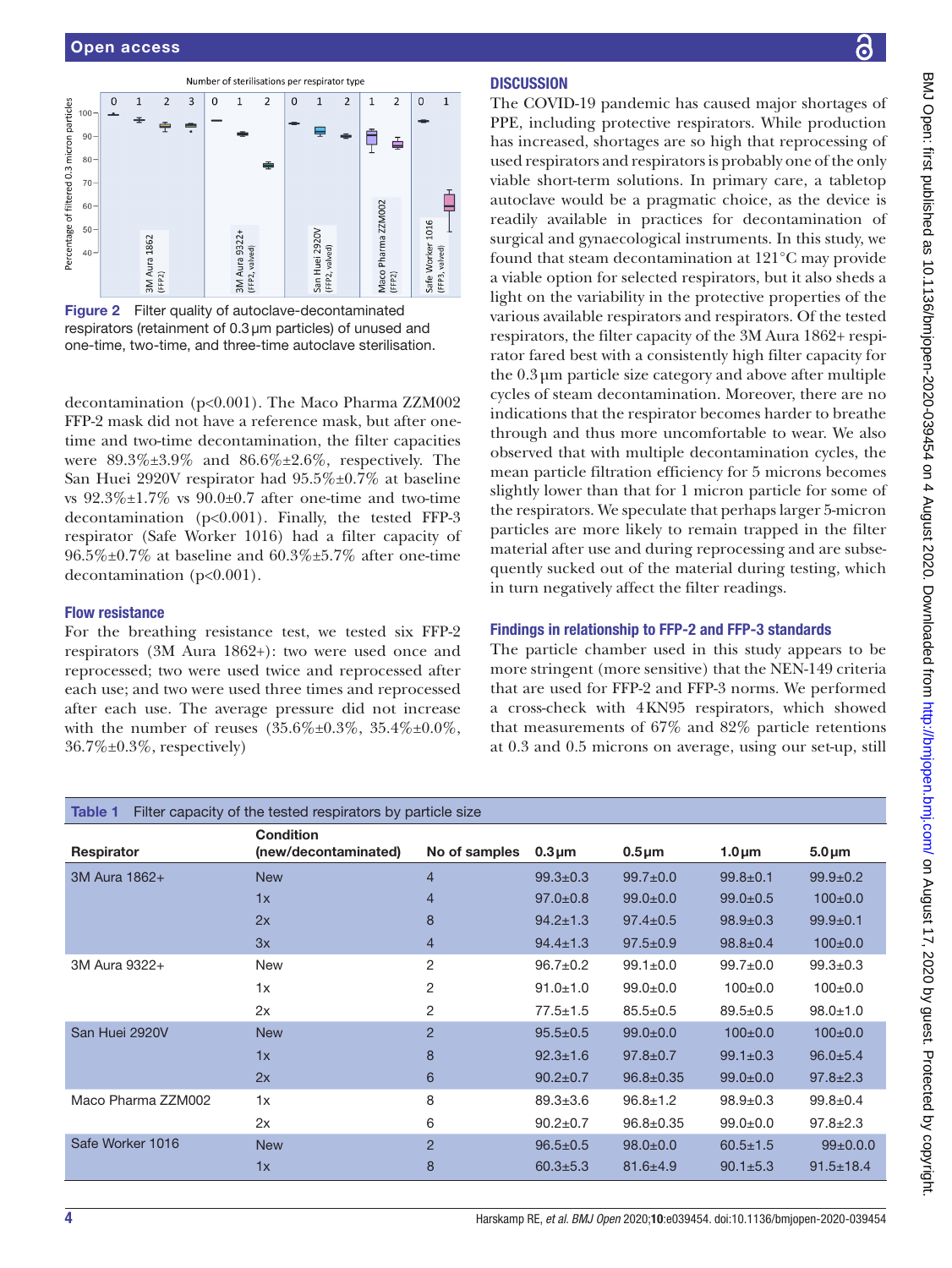resulted in approval for use according to the FFP-2 norm when measured according to the NEN-149, based on a continuous flow set-up (Kalibra, Delft, the Netherlands). Therefore, apart from the Safe Worker 1016, all other mask types will likely still comply with NEN-149 FFP-2 threshold values.

## Study limitations

Our study involved a pragmatic study with a limited sample size of respirators and respirators available in our practice. Our study did not involve testing of surgical masks or FFP-1 masks, and we do not know whether reprocessing of these materials would still provide adequate protection based on their respective standards. Furthermore, we did not perform a laboratory-based Fit test. Also, we presumed that solid particles of 0.3–5.0 microns are of relevance and behave similar to droplets that normally carry viruses from one person to another. Smaller particles of 0.1–0.2 microns were not included in this study, as we deemed these to contribute less to the spread of the virus. However, this is an assumption as we do not yet know for certain at what particle size viral transmission is still possible and respirators provide adequate protection.<sup>12</sup> Although the used flow rate of  $28L/min$  is in the range of the normal breathing conditions, it did not fully comply with the requirement for the EN-149 sampling flow rate. Therefore, additional studies should also include the influence on flow rate on particle filtration capacity.

## Prior studies on heat as a decontamination method

From the literature, there is a consensus that thermal inactivation is a very efficient technique to eliminate viruses.<sup>2671113</sup> Prior research indicates that steam decontamination for a total of 5min is sufficient to completely inactivate the avian coronavirus, for instance. $^{14}$  $^{14}$  $^{14}$  Moreover, thermal inactivation of viruses, such as SARS-CoV-2, porcine and avian coronaviruses, poliovirus and influenza virus do not appear to differ much. $14-16$  For SARS-CoV-2, a study by Fisher *et al* studied inactivation of this particular virus using four modalities, including dry heat (70°C). The study found that dry heat kills SARS-CoV-2 at a speed similar to Ultraviolet radiation.<sup>17</sup> Based on these combined data, it is assumed that decontamination via autoclave is also sufficient to inactivate SARS-CoV-2.

## Prior studies on the reuse of respirators

One possible concern with respirators is that extended use and reuse could reduce its protective effectiveness in terms of filter function and fit. Lin *et al* assessed the impact of steam decontamination and other decontamination procedures on the filter capacity of respirators.<sup>18</sup> In this study, the authors found that one of the decontamination processes that appeared effective for N95 respirators was the medical autoclave, in which they exposed the respirators to saturated steam at 121°C for 15min. They found that filter quality  $(295%)$  of the masks remained intact using a range of particles. These findings are comparable

to those we present in this paper. Besides filter capacity, the integrity of facepiece respirators should also be kept in mind. When exposing masks to higher temperatures (132–140°C), respirators may become deformed, as was shown in a recent study of the Dutch Centres of Disease Control (Rijksinstituut voor Volksgezondheid en Milieu  $(RIVM)$ .<sup>19</sup> In our study, we did not find such deformity at a lower temperature.

## Implications for practice

For COVID-19, like for other viruses, transmission can occur via droplets or aerosols. $1-4$  Thus, personal protection is warranted to avoid catching COVID-19. Currently, there is no evidence on which type of face mask offers the best protection for COVID-19. Prior studies with influenza viral particles showed that FFP-2 respirators may provide better protection than surgical masks when used appropriately. $^{20}$  In this COVID-19 pandemic, it is thought that the use of surgical masks may be sufficient for consultations with only limited person-to-person exposure. However, it is much less certain whether surgical masks will provide adequate protection during longer consultations or back-to-back consultations with patients suspected to have COVID-19 in a closed consultation room.<sup>21</sup> In these instances, respirators may be preferable. Given the limited availability, reusing FFP-2 type respirators may provide a second-best alternative that can be readily performed in primary care and other low-resource settings using a table-top medical autoclave, as described in this study. In the unlikely event of performing or present for an aerosol-generating procedure, the Centers for Disease Control and Prevention (CDC) states that reprocessed respirators should not be used.<sup>[1](#page-6-0)</sup> Please also be advised about the following: the use of exhalation valve-type respirators for healthcare workers is debatable. The use of an exhalation valve does not appear to offer a benefit in physiological burden over a respirator without valve for the wearer, $2^2$  while it exposes (the often vulnerable) patient to the user's exhalation breath. As such, when available, a respirator without an exhalation valve should be preferred. We would also advice to mark reprocessed respirators with the wearer's initials, as well as the number of cycles. Finally, physicians should familiarise themselves on how to perform a user seal check. This procedure should be performed every time a respirator is put on and assures that the respirator is being properly worn. Details on how to perform this simple check can be found at the website of the CDC.<sup>9</sup>

## **CONCLUSION**

This study shows that selected FFP-2 respirators may be reprocessed for use in primary care, as the respirators retain their shape, ability to retain particles and breathing comfort after decontamination using a medical autoclave. However, future studies are warranted to confirm our findings.